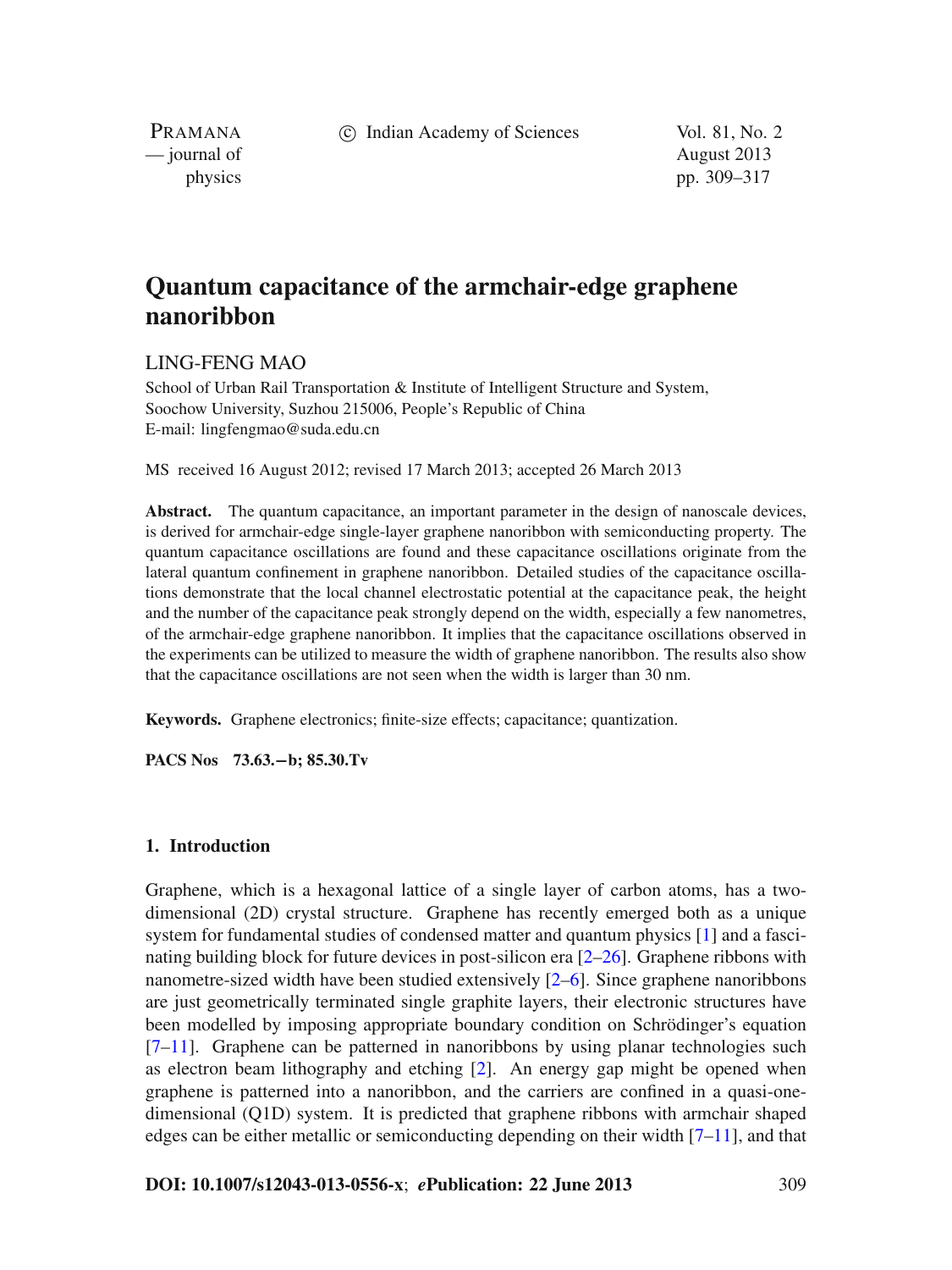## *Ling-Feng Mao*

graphene nanoribbons with zig-zag shaped edges are metallic with peculiar edge states on both sides of the ribbon regardless of its width [\[7](#page-8-2)[–14](#page-8-4)].

Luryi used the concept of 'quantum capacitance' to develop an equivalent circuit model for devices that incorporate a highly conducting 2D electron gas [\[27](#page-8-5)]. This concept has also been used in modelling one-dimensional (1D) systems [\[28](#page-8-6)[–30](#page-8-7)]. Recently, an analytical formulation of the quantum capacitance in bilayer graphene nanoribbon has been proposed and quantum size effects on the quantum capacitance have been studied [\[31](#page-8-8)]. In this paper, we study the finite-size effects on the quantum capacitance of armchair-edge single-layer graphene ribbon and how the finite-size effects affect its oscillations.

#### **2. Theory**

The total charge density in a single-layer graphene sheet with a local channel electrostatic potential  $V_{ch}$ , which equals the electron charge density charge minus the hole charge density, can be written as [\[29](#page-8-9)[,30\]](#page-8-7)

$$
Q = q \int_0^\infty g(E) \left[ f \left( E + \frac{E_G}{2} + qV_{ch} \right) - \left( E + \frac{E_G}{2} + qV_{ch} \right) \right] dE, \quad (1)
$$

where *q* is the electronic charge, *E* is the energy,  $g(E)$  is the density of states,  $f(E)$  is the Fermi–Dirac distribution function and  $E_G$  is the band gap.

The semiconducting property of armchair grapheme nanoribbons (GNRs) occurs when  $n = 3m$  or  $3m+1$ , where *m* is an integer ([\[8\]](#page-8-10), and references therein). Here, we define *n* as the number of the dimmer (two carbon sites) lines for the armchair ribbon. It means that the armchair-edge ribbon contains *n* dimmer lines of carbon. The width of the GNR is proportional to *n* which is given by the expression

$$
W = (n-1)\frac{\sqrt{3}}{2}a,
$$
\n(2)

where  $a = 1.42 \text{ Å}$  is the bond length between carbon atoms. The low energy expansion of the first conduction or valance band for armchair single-layer GNRs is

$$
E = \pm \frac{3}{2}at\sqrt{k_x^2 + \left(\frac{2}{\sqrt{3}a}\left(\frac{p\pi}{n+1} - \frac{2}{3}\pi\right)\right)^2}
$$
(3)

where the hopping integral of perfect GNRs  $t = 2.7$  eV and p is the subband index.

The volume of 1D *k*-space between energy *E* and  $E + \delta E$  can be obtained as

$$
\Delta V_{1D}(E) = \Delta k_x = \Delta E \frac{\partial k_x}{\partial E} = \frac{\Delta E}{(\partial E/\partial k_x)}
$$
  
= 
$$
\Delta E \frac{E}{(3/2) \, at \sqrt{E^2 - 3t^2 \left( (p\pi/(n+1)) - (2/3)\pi \right)^2}}.
$$
 (4)

310 *Pramana – J. Phys.***, Vol. 81, No. 2, August 2013**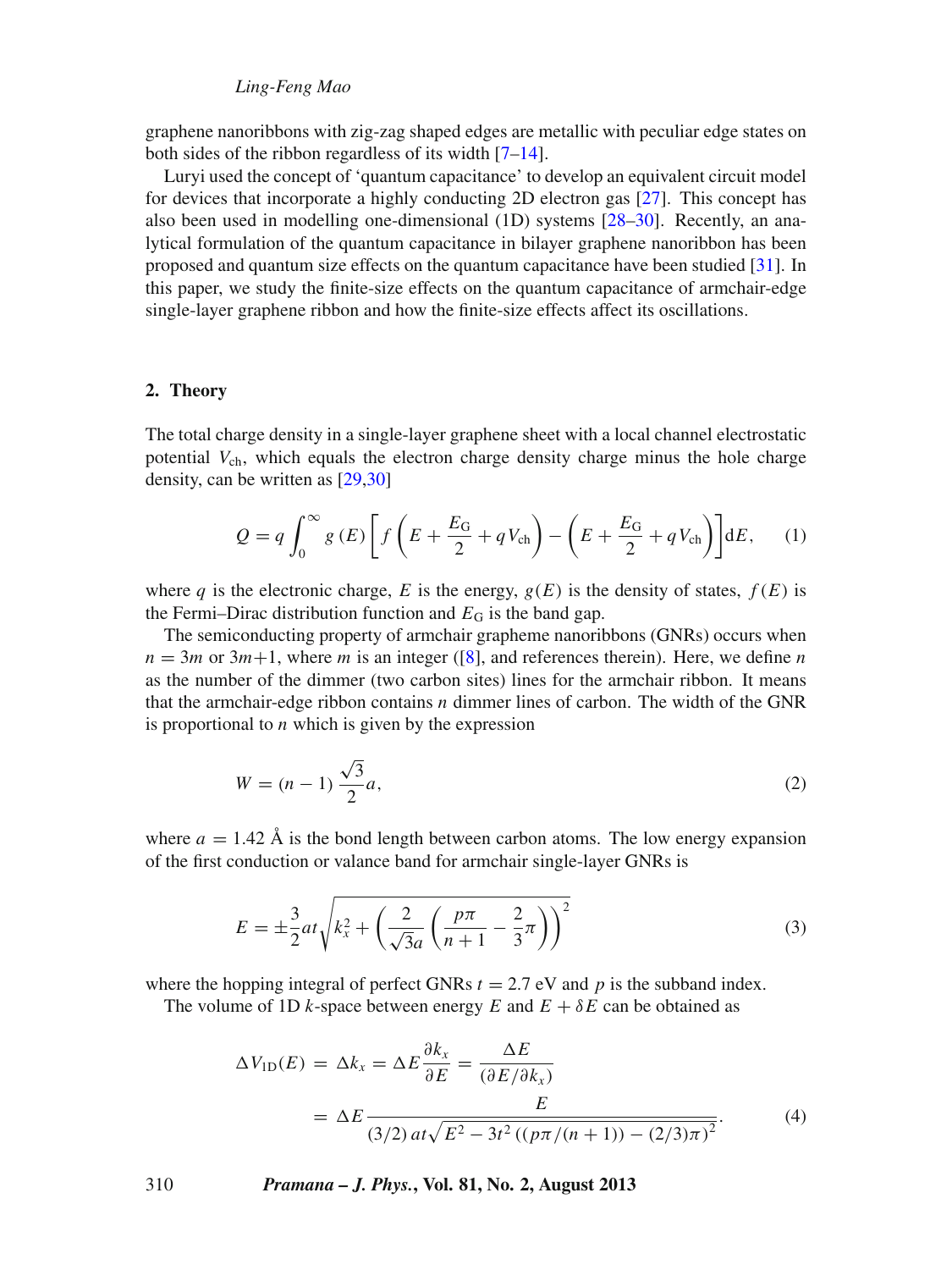Since two electrons of opposite spin require a volume of  $2\pi$  in phase-space and two valleys in the first Brillouin zone, the density of states for the *n*th subband of such a graphene nanoribbon can be obtained as

$$
g_n^{1D}(E) = \frac{4E}{3\pi a t \sqrt{E^2 - E_p^2}} \Theta(E - E_p),
$$
\n(5)

where  $E_p = t\sqrt{3} \left| \frac{p\pi}{n+1} - \frac{2}{3}\pi \right|$  and  $\Theta(x)=1$  for  $x \ge 0$  and zero otherwise.

Thus, electron density in the *n*th subband of such a graphene nanoribbon is

$$
Q_n^{\text{1D}}(E) = \int_{E_p}^{\infty} \frac{4E}{3\pi a t \sqrt{E^2 - E_p^2}} \frac{1}{1 + \exp\left((E - E_F)/k_B T\right)} dE.
$$
 (6)

Hence the total density of states per unit length is the quasi-1D expression for an armchair single-layer graphene nanoribbon

$$
g_{\text{Q1D}}(E) = \sum_{p=1}^{+\infty} \frac{4E}{3\pi a t \sqrt{E^2 - E_p^2}} \Theta(E - E_p). \tag{7}
$$

Thus, the number of electrons per unit length in an armchair single-layer graphene nanoribbon

$$
Q_{\rm a} = q \sum_{p} \int_{E_{\rm p}}^{\infty} \frac{4E}{3\pi a t \sqrt{E^2 - E_{\rm p}^2}} \times \left( \frac{\Theta(E - E_{\rm p})}{1 + \exp\left(\frac{E - E_{\rm r} + q V_{\rm ch}}{k_{\rm B} T}\right)} - \frac{\Theta(E - E_{\rm p})}{1 + \exp\left(\frac{E - E_{\rm r} - q V_{\rm ch}}{k_{\rm B} T}\right)} \right) dE.
$$
 (8)

Therefore, the quantum capacitance for an armchair single-layer graphene nanoribbon can be obtained as [\[17](#page-8-11)],

$$
C_{\text{Qa}} = \frac{\partial Q_a}{\partial V_{\text{ch}}}. \tag{9}
$$

As a comparison, the quantum capacitance of the single-layer graphene nanoribbon neglecting the edge shape will be given in the fowling part. The density of states of the single-layer graphene nanoribbon without considering the actual ribbon shape (regardless of the effect of symmetry of the ribbons on the energy dispersion relation) was given as [\[18](#page-8-12)],

$$
g_n^{\text{Q1D}}(E) = \frac{4}{\pi \hbar v_0} \frac{E}{\sqrt{E^2 - (E_n)^2}} \Theta(E - E_n), \qquad (10)
$$

where  $v_0$  is the velocity and  $\hbar$  is the reduced Planck's constant. The velocity  $v_0$  is independent of energy and the predicted value is  $v_0 = 3a_0\gamma_0/2\hbar \approx 10^6 \text{ ms}^{-1}$ . Here  $\gamma_0$  is

*Pramana – J. Phys.***, Vol. 81, No. 2, August 2013** 311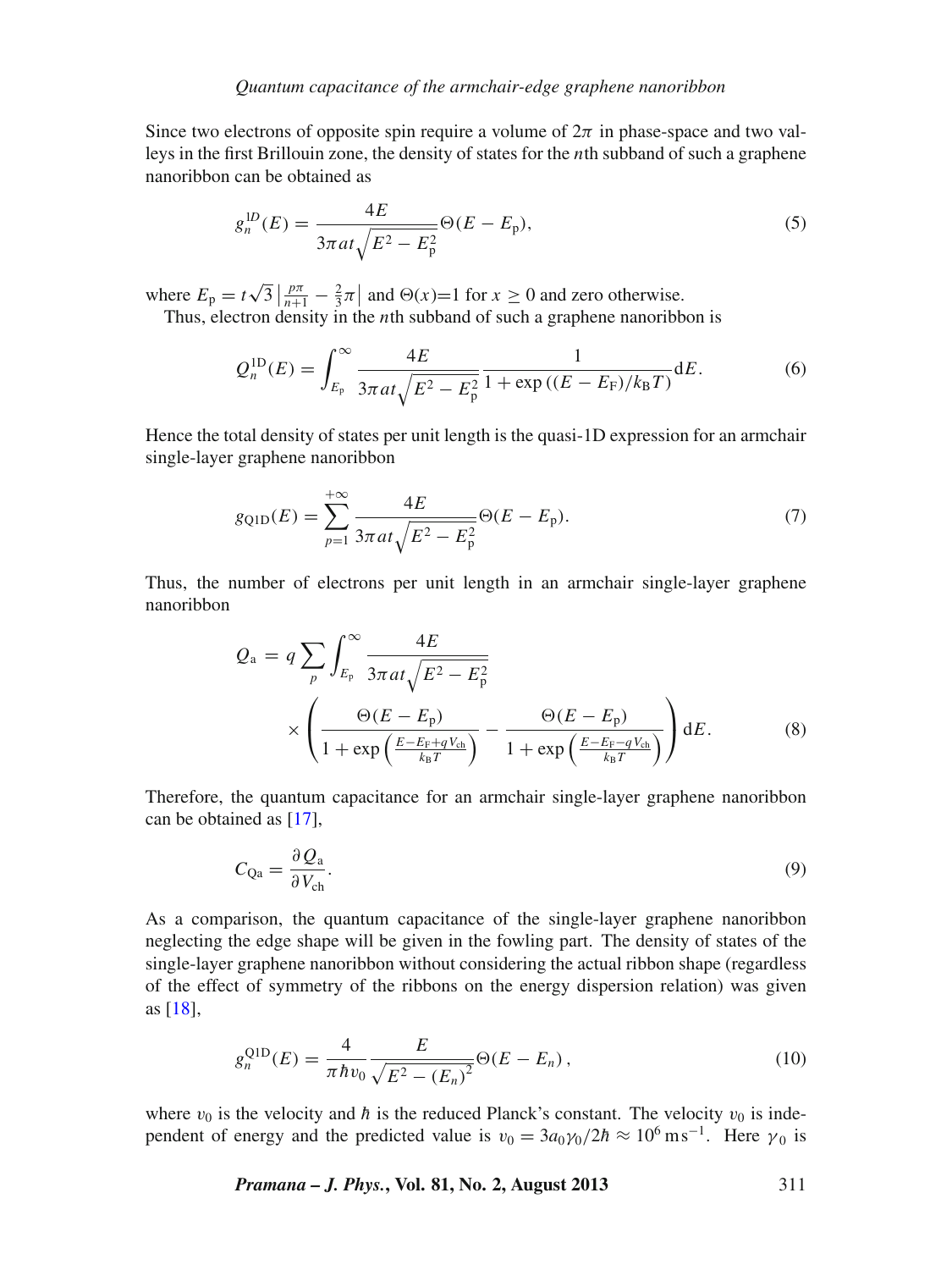# *Ling-Feng Mao*

the interatomic overlap energy,  $a_0 = 1.42 \text{ Å}$  is the interatomic spacing and  $E_n$  $nv_0h(\pi/W)$ . Thus, the number of electrons per unit length in a graphene nanoribbon without considering the actual ribbon shape and its quantum capacitance can be written as

$$
Q_n = q \sum_{n} \int_{E_n}^{\infty} \frac{4E}{\pi \hbar v_0} \frac{\Theta (E - E_n)}{\sqrt{E^2 - (E_n)^2}} \times \left( \frac{1}{1 + \exp \left( \frac{E + \frac{E_0}{2} + qV_{ch}}{k_B T} \right)} - \frac{1}{1 + \exp \left( \frac{E + \frac{E_0}{2} - qV_{ch}}{k_B T} \right)} \right) dE \tag{11}
$$

$$
C_{\rm Qn} = \frac{\partial \mathcal{Q}_n}{\partial V_{\rm ch}}.\tag{12}
$$

<span id="page-3-0"></span>

**Figure 1.** Quantum capacitance as a function of the local channel electrostatic potential for armchair-edge graphene nanoribbon with (**a**)  $n = 3m$  and (**b**)  $n = 3m+1$  when its width is a few nanometres.

## 312 *Pramana – J. Phys.***, Vol. 81, No. 2, August 2013**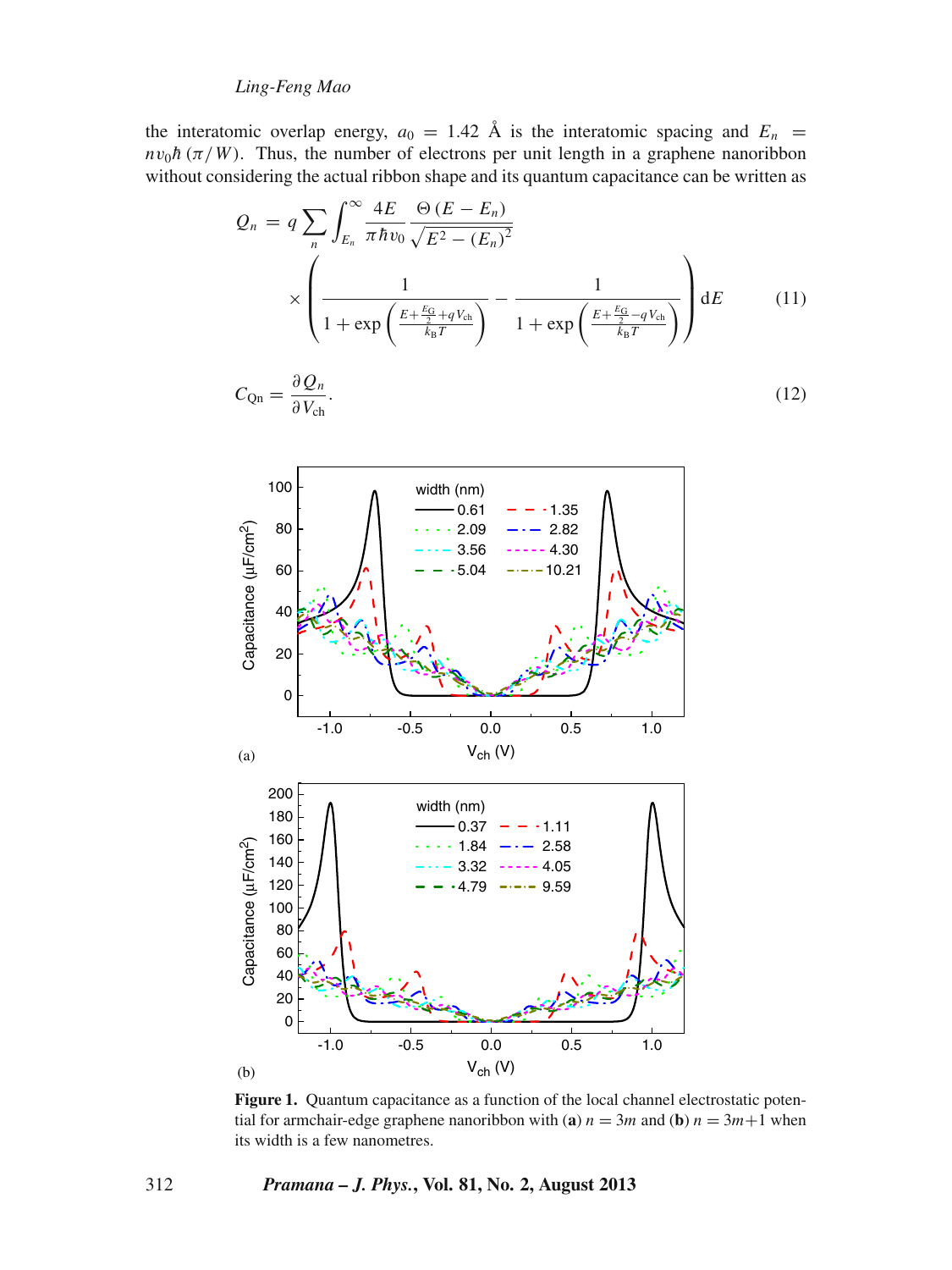## **3. Results and discussion**

In the following calculations, the temperature is set as 300 K. Figure [1](#page-3-0) shows how the quantum capacitance changes with the local channel electrostatic potential when the width of the armchair-edge graphene nanoribbon is a few nanometres for  $n = 3m$  and  $3m+1$ , respectively. One can clearly see from this figure that the quantum capacitance oscillations can be found for the armchair-edge graphene nanoribbon with semiconducting property  $(n = 3m$  and  $3m+1)$ . The peak height of the capacitance oscillations largely decreases when the width of the ribbon increases, whereas the peak number of the capacitance oscillations increases when the width of the ribbon increases. The increase in

<span id="page-4-0"></span>

**Figure 2.** Quantum capacitance as a function of the local channel electrostatic potential for armchair-edge graphene nanoribbon with (**a**)  $n = 3m$  and (**b**)  $n = 3m+1$  when the width is lager than 10 nm. For comarison, the curve of the quantum capacitance vs. the local channel electrostatic potential is also given as an inset in this figure.

*Pramana – J. Phys.***, Vol. 81, No. 2, August 2013** 313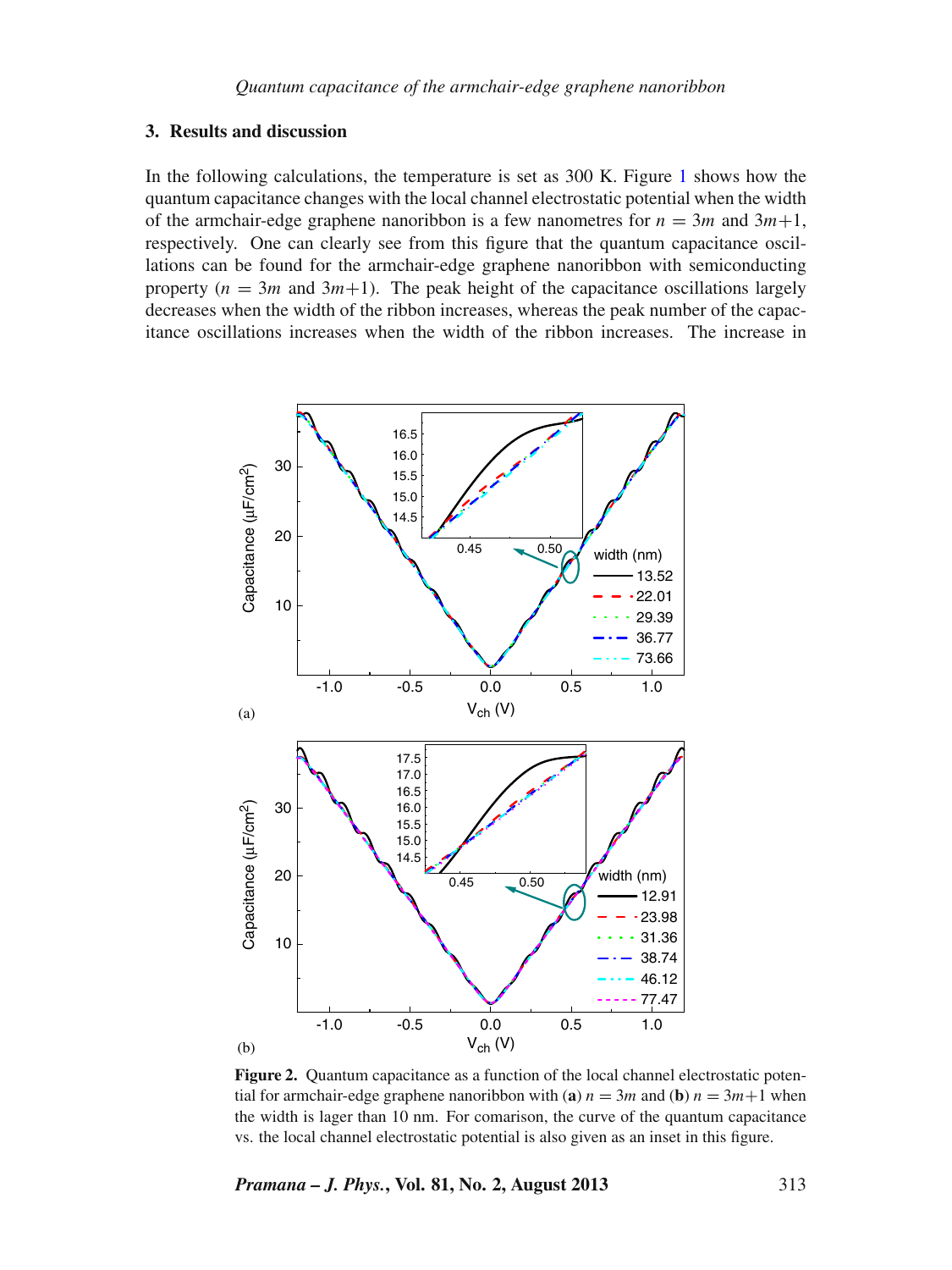<span id="page-5-0"></span>

**Figure 3.** The relative deviance in the calculated quantum capacitance when the width of the nanoribbon changes from 27 nm to 74 nm compared to that when the width is 77.47 nm.

the peak number results from wider armchair-edge graphene nanoribbon leading to more quantized levels in a given energy range. It also can be noted that the local channel electrostatic potential where the capacitance peak occurs is strongly dependent on the width of the armchair-edge graphene nanoribbon.

Figure [2](#page-4-0) shows how the quantum capacitance changes with the local channel electrostatic potential when the width of the armchair-edge graphene nanoribbon is larger than 10 nm for  $n = 3m$  and  $3m+1$ , respectively. The inset of this figure shows the curve of quantum capacitance vs. the local channel electrostatic potential. One can clearly see from this figure that there are no obvious quantum capacitance oscillations when the width of the nanoribbon is larger than 30 nm. It can also be seen that the quantum capacitance seems to be constant with the width of nanoribbon when the oscillation in the quantum capacitance is not obvious. Figure [2](#page-4-0) also shows that quantum capacitance is constant when the width of the nanoribbon is large.

Figure [3](#page-5-0) demonstrates how the quantum capacitance changes with the width of the wider armchair-edge graphene nanoribbon. This figure depicts the relative deviance in quantum capacitance when the width of the nanoribbon changes from 27 nm to 74 nm compared to that when the width of the nanoribbon is 77.47 nm. The relative deviance in oscillations originates from the oscillations in the quantum oscillations. This figure also illustrates that peak height decreases largely with the increasing width for wider armchair-edge single-layer graphene nanoribbon.

Figure [4](#page-6-0) shows the relation between the local channel electrostatic potential where the first capacitance peak occurs and the width of the nanoribbon. For comparison, the band gap of armchair-edge graphene nanoribbon as a function of the width of the nanoribbon is also given in this figure. Such a relation approximately obeys an exponential relation similar to the relation between the band gap and the width of the nanoribbon. When the width of the nanoribbon is less than 10 nm, the local channel electrostatic potential where the first capacitance peak occurs is very strongly dependent on the width of the nanoribbon.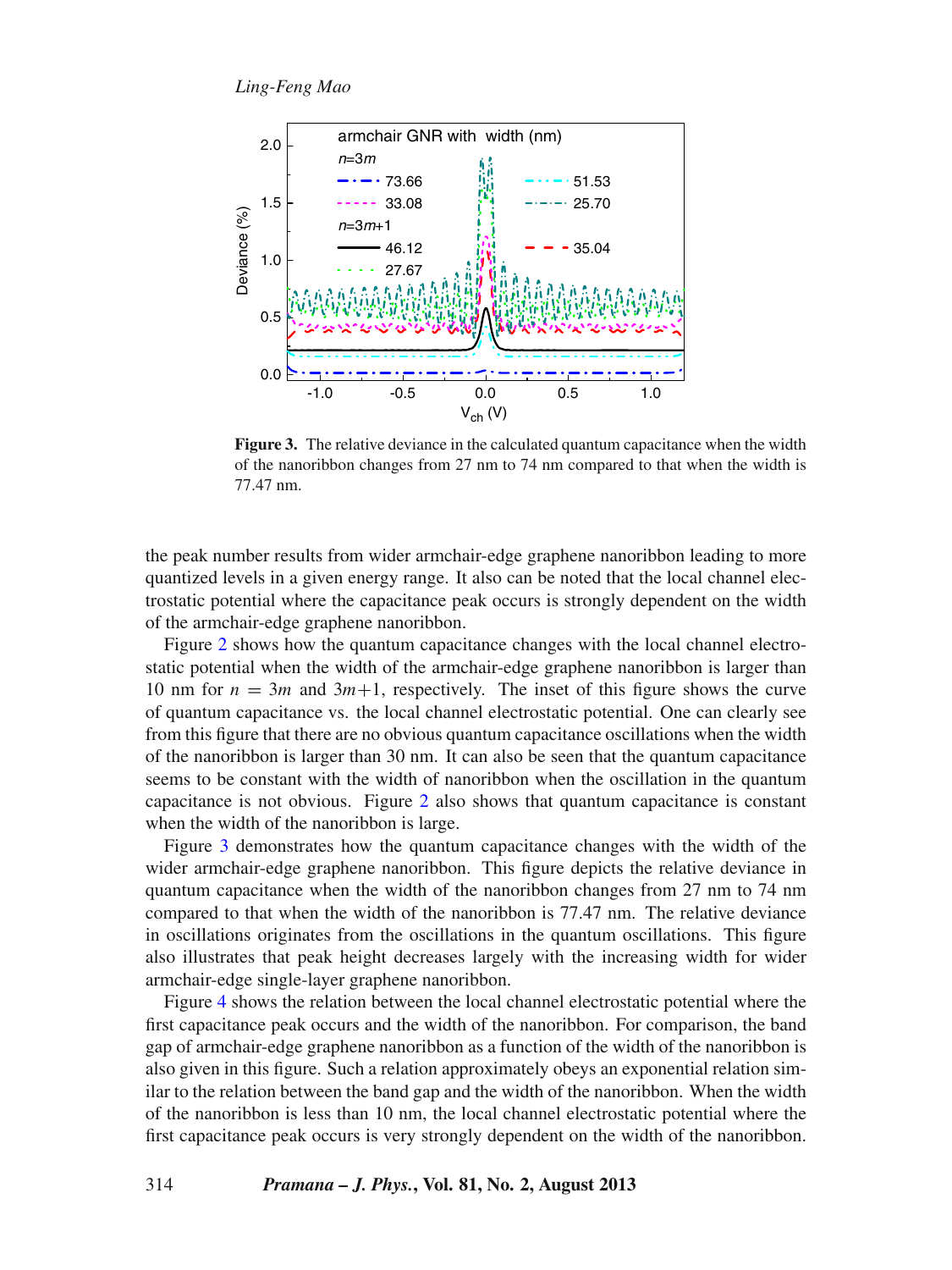<span id="page-6-0"></span>

**Figure 4.** The local channel electrostatic potential at the first capacitance peak as a function of the width of the armchair-edge graphene nanoribbon. For comparison, its band gap is also given in this figure.

It is also noted that results for the armchair-edge single-layer graphene nanoribbon with (a)  $n = 3m$  and (b)  $n = 3m+1$  obey the same relation. This implies that we can use such a relation and the capacitance peak observed in the experiments to determine the width of the armchair-edge single-layer graphene nanoribbon when the width of the nanoribbon is less than 35 nm.

Figure [5](#page-6-1) shows the relation between the height of the first capacitance peak and the width of the armchair-edge graphene nanoribbon. This relation approximately obeys an exponential-dependent relation also. It is also noted that the height of the first capacitance peak for the armchair-edge single-layer graphene nanoribbon with (a)  $n = 3m$  and (b)  $n =$  $3m+1$  obeys the same relation. This implies that this relation can be utilized to determine the width of the armchair-edge single-layer graphene nanoribbon when the width of the nanoribbon is less than 30 m in the experiments.

<span id="page-6-1"></span>

**Figure 5.** The first capacitance peak height as a function of the width of the armchairedge graphene nanoribbon.

*Pramana – J. Phys.***, Vol. 81, No. 2, August 2013** 315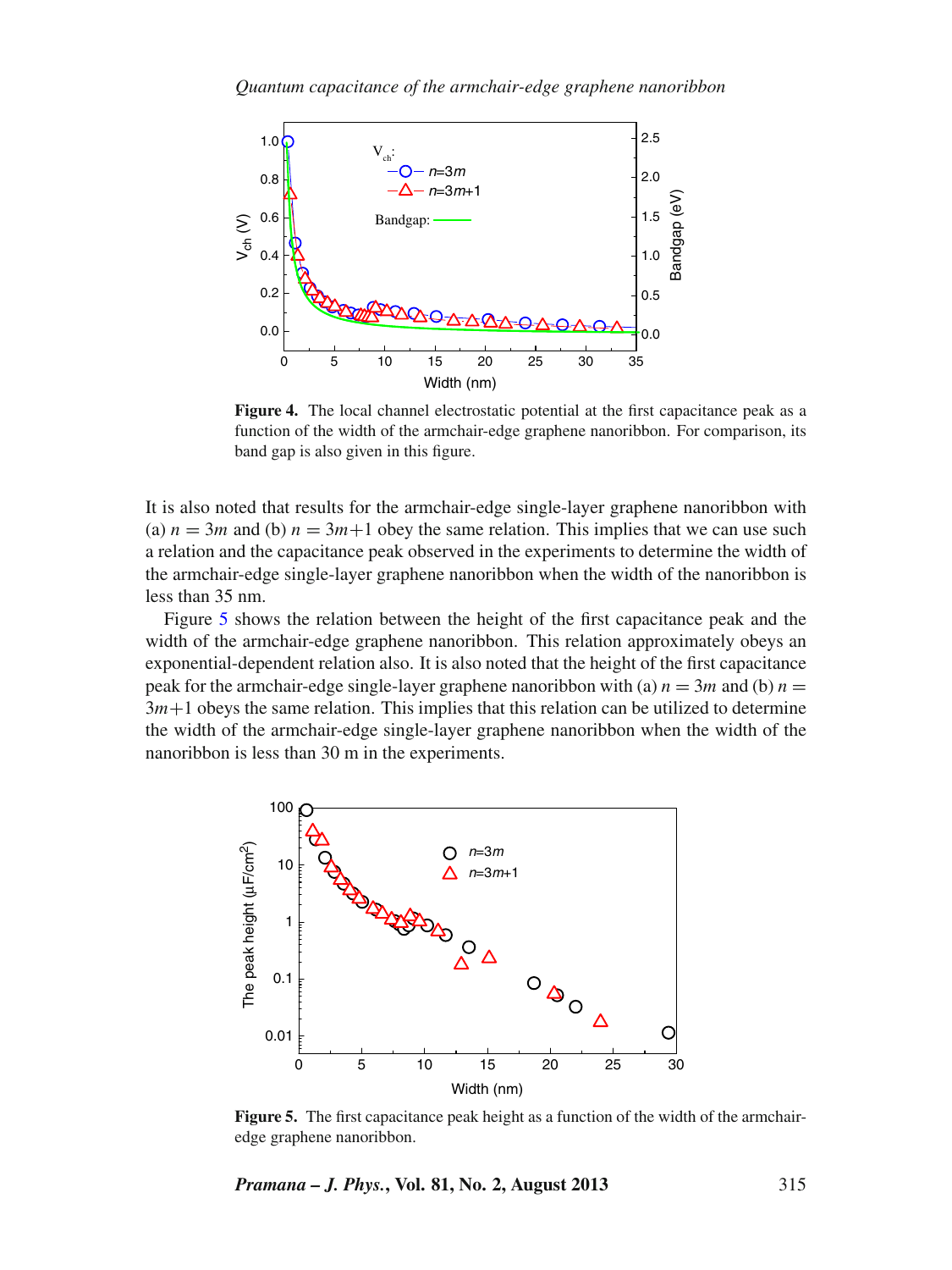# *Ling-Feng Mao*

When we compare ref. [\[31](#page-8-8)] with this work, both study the quantum capacitance, but ref. [\[31\]](#page-8-8) studies bilayer graphene nanoribbon, our work studies the single-layer graphene nanoribbon, and thus it has different band structures. Additionally, both works study the quantum capacitance, but this work focusses on the finite-size effects on height and position of peaks in the capacitance oscillations whereas the work in ref. [\[31](#page-8-8)] does not.

## **4. Conclusion**

In conclusion, the finite-size effects on the capacitance vs. the local channel electrostatic potential curve of an armchair-edge graphene nanoribbon have been theoretically investigated. The results demonstrate that typical characteristic oscillations can be found in the curve of the capacitance vs. local channel electrostatic potential for a thinner armchair-edge single-layer graphene nanoribbon. The finite-size effect (the lateral quantum confinement) leads to the splitting of the band of graphene into subbands. Thus, the formation of subbbands in one-dimensional graphene nanostructure is the origin of oscillations in the curve of the capacitance vs. the local channel electrostatic potential. The number of capacitance peaks at a given range of local channel electrostatic potential increases when the width of the nanoribbon increases. The quantum capacitance oscillations for the armchair-edge single-layer graphene nanoribbon with semiconducting property are remarkable when its width is smaller than 10 nm. The oscillations in the quantum capacitance are not obvious and quantum capacitance depends weakly on the width of the nanoribbon when width of the nanoribbon is larger than 30 nm. The local channel electrostatic potential at the first capacitance peak decreases with the increasing width of the nanoribbon. Such a decrease is especially large when the width of the nanoribbon is a few nanometres. On the other hand, the height of the first capacitance peak exponentially decreases approximately with the increasing width of the nanoribbon. In short, both decreases can be utilized to measure the width of the armchair-edge single-layer graphene nanoribbon in experiments.

#### **Acknowledgements**

The author acknowledges financial support from the National Natural Science Foundation of China under Grant 61076102 and Natural Science Foundation of Jiangsu Province under Grant BK2012614.

### **References**

- <span id="page-7-0"></span>[1] A K Geim and K S Novoselov, *Nature Mater.* **6**, 18 (2007)
- <span id="page-7-1"></span>[2] C Berger, Z Song, X Li, X Wu, N Brown, C Naud, D Mayou, T Li, J Hass, A N Marchenkov, E H Conrad, P N First and W A de Heer, *Science* **312**, 1191 (2006)
- [3] A Rycerz, J Tworzydlo and C W J Beenakker, *Nature Phys.* **3**, 172 (2007)
- [4] M C Lemme, T J Echtermeyer, M Baus and H Kurz, *IEEE Electron De*v*ice Lett.* **28**, 282 (2007)
- [5] B Huard, J A Sulpizio, N Stander, K Todd, B Yang and D Goldhaber-Gordon, *Phys. Re*v*. Lett.* **98**, 236803 (2007)

316 *Pramana – J. Phys.***, Vol. 81, No. 2, August 2013**